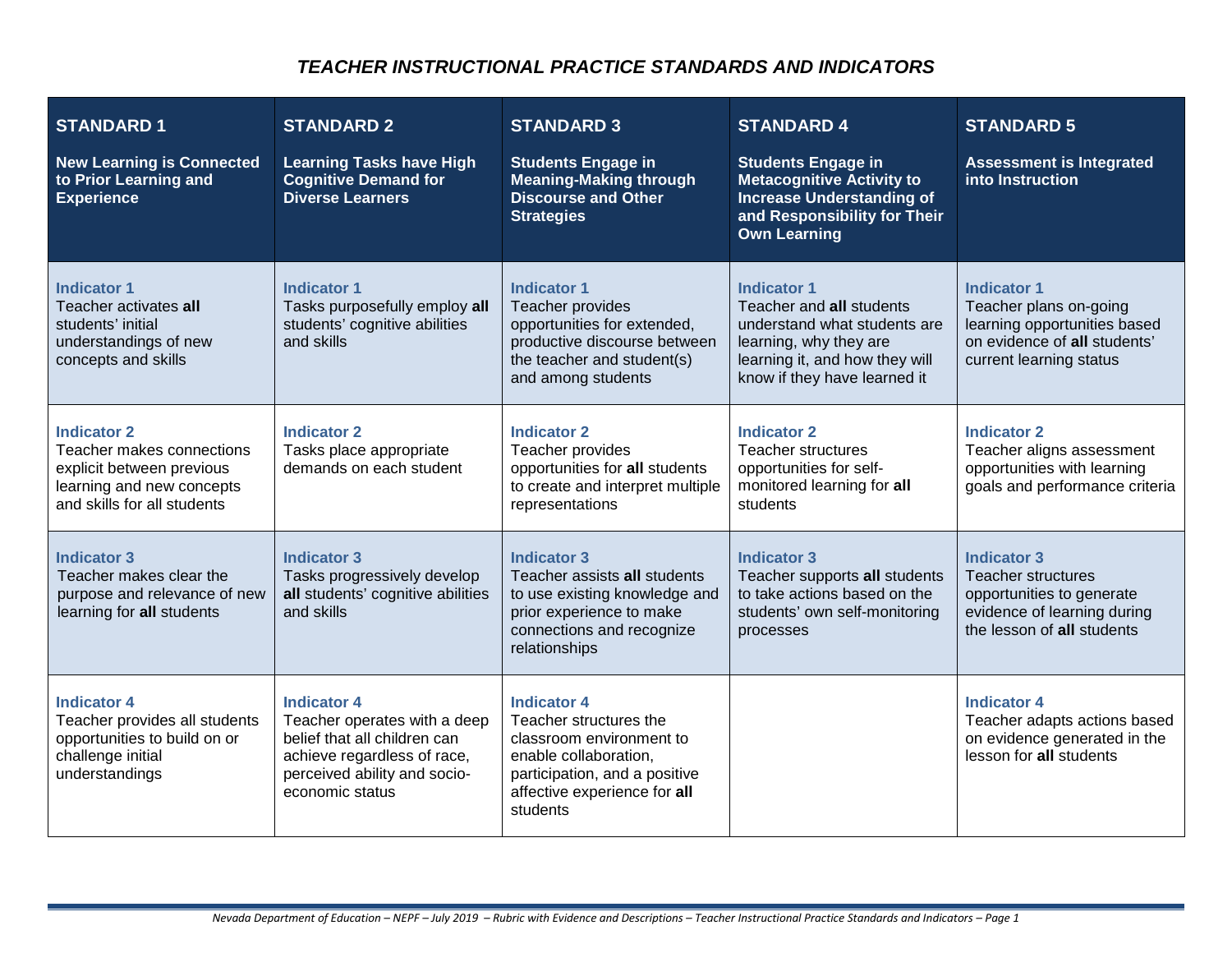# **STANDARD 1: NEW LEARNING IS CONNECTED TO PRIOR LEARNING AND EXPERIENCE**

| <b>What Teachers Need to</b><br><b>Demonstrate</b>                                                                                    | <b>Mandatory Evidence Sources of</b><br><b>Instructional Practice</b>                                                | <b>Confirmatory Evidence Sources</b><br>of Instructional Practice                                                                                                                             | <b>Description/Notes</b>                                                                                                                                                                                                                                                                                                                                                                                                        |
|---------------------------------------------------------------------------------------------------------------------------------------|----------------------------------------------------------------------------------------------------------------------|-----------------------------------------------------------------------------------------------------------------------------------------------------------------------------------------------|---------------------------------------------------------------------------------------------------------------------------------------------------------------------------------------------------------------------------------------------------------------------------------------------------------------------------------------------------------------------------------------------------------------------------------|
| <b>Indicator 1</b><br>Teacher activates all students' initial<br>understandings of new concepts and<br>skills                         | Direct evaluator observation<br>$\bullet$<br>One confirmatory item from<br>$\bullet$<br>Confirmatory evidence source | Lesson plan<br>Teacher pre/post conference<br>Student work<br>$\bullet$                                                                                                                       | Initial understandings can<br>sometimes support or conflict with<br>learning new concepts/ideas<br>If initial understandings are<br>$\bullet$<br>ignored, the understandings that<br>students develop can be very<br>different from what the teacher<br>intends<br>Teacher needs to pay attention to<br>$\bullet$<br>students' incomplete<br>understandings and<br>misconceptions that they bring<br>with them to a given topic |
| <b>Indicator 2</b><br>Teacher makes connections explicit<br>between previous learning and new<br>concepts and skills for all students | Direct evaluator observation<br>$\bullet$<br>One confirmatory item from<br>$\bullet$<br>Confirmatory evidence source | Lesson plan<br>$\bullet$<br>Teacher pre/post conference<br>$\bullet$<br>Student classroom interviews<br>$\bullet$<br>Student feedback (e.g., survey,<br>$\bullet$<br>writing)                 | Students' previous learning<br>includes learning that occurs in<br>and out of school contexts                                                                                                                                                                                                                                                                                                                                   |
| <b>Indicator 3</b><br>Teacher makes clear the purpose and<br>relevance of new learning for all<br>students                            | Direct evaluator observation<br>Student classroom interviews<br>$\bullet$                                            | Lesson plan<br>Teacher pre/post conference<br>$\bullet$<br>Student feedback (e.g., survey,<br>$\bullet$<br>writing)                                                                           | Relevance of new learning<br>includes connecting new learning<br>to the broader learning goals of<br>the lesson and understanding<br>purpose of learning<br>Students should be answering the<br>$\bullet$<br>question: What is the point?                                                                                                                                                                                       |
| <b>Indicator 4</b><br>Teacher provides all students<br>opportunities to build on or challenge<br>initial understandings               | Direct evaluator observation<br>One confirmatory item from<br>$\bullet$<br>Confirmatory evidence source              | Lesson plan<br>$\bullet$<br>Teacher pre/post conference<br>$\bullet$<br>Student classroom interviews<br>$\bullet$<br>Student feedback (e.g., survey,<br>$\bullet$<br>writing)<br>Student work | Teacher needs to interpret levels<br>of students' initial understandings<br>in order to move learning forward                                                                                                                                                                                                                                                                                                                   |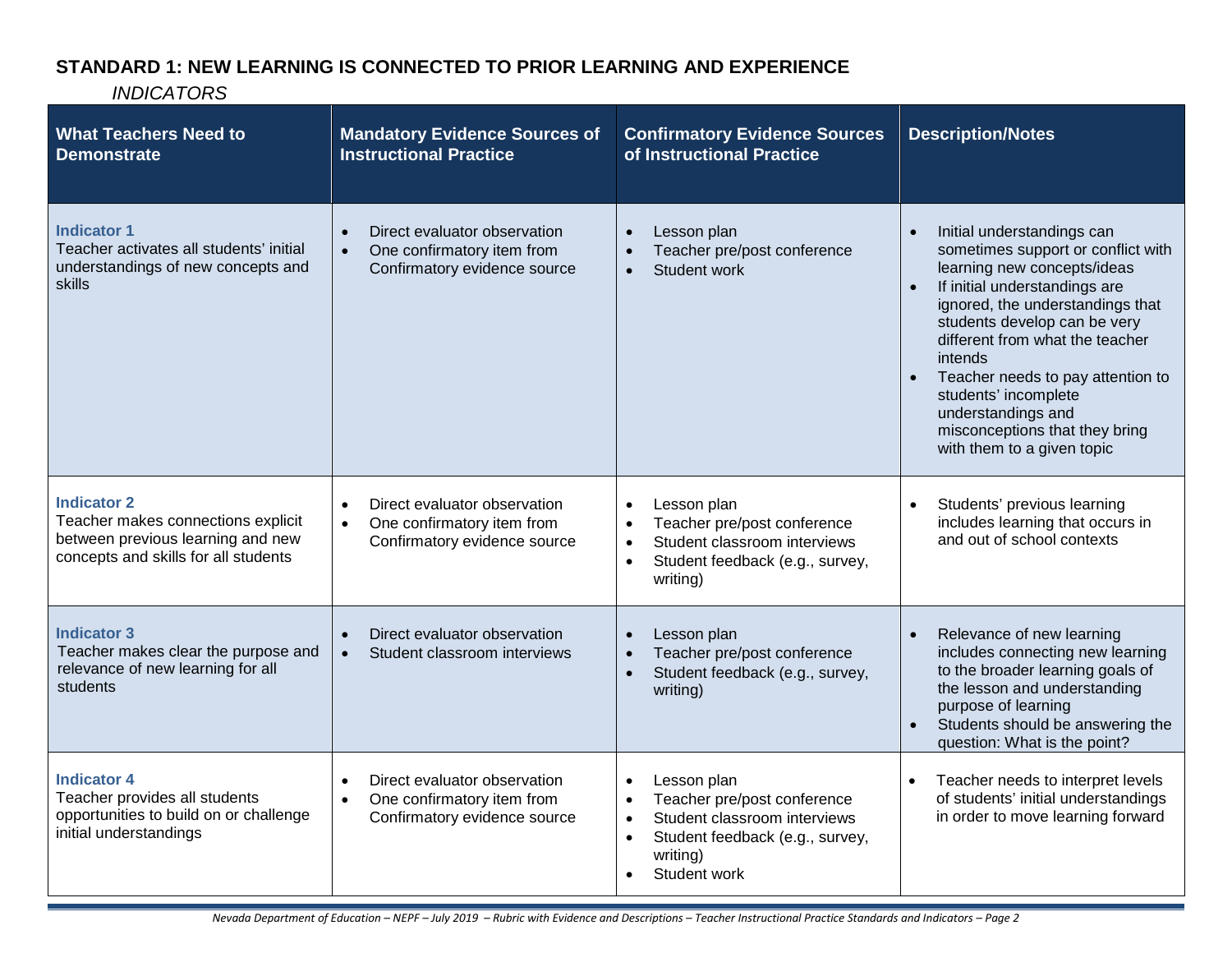### **STANDARD 1: NEW LEARNING IS CONNECTED TO PRIOR LEARNING AND EXPERIENCE**

| <b>Indicator 1</b><br>Teacher activates all students'<br>initial understandings of new<br>concepts and skills                                                                                         | <b>Indicator 2</b><br><b>Teacher makes connections explicit</b><br>between previous learning and new<br>concepts and skills for all students    | <b>Indicator 3</b><br>Teacher makes clear the purpose<br>and relevance of new learning for<br>all students                                                                                                     | <b>Indicator 4</b><br><b>Teacher provides all students</b><br>opportunities to build on or<br>challenge initial understandings                                                                                      |
|-------------------------------------------------------------------------------------------------------------------------------------------------------------------------------------------------------|-------------------------------------------------------------------------------------------------------------------------------------------------|----------------------------------------------------------------------------------------------------------------------------------------------------------------------------------------------------------------|---------------------------------------------------------------------------------------------------------------------------------------------------------------------------------------------------------------------|
| <b>Level 4</b><br>Teacher fully activates all students'<br>initial understandings (including<br>misconceptions and incomplete<br>understandings) through the use of<br>multiple methods and/or modes* | Level 4<br>Teacher makes connections for all<br>students between previously learned<br>and/or new concepts and skills                           | Level 4<br>Teacher fully clarifies the purpose and<br>relevance of new learning for all<br>students, including clearly connecting<br>new learning to longer-term learning<br>goals                             | Level 4<br>Teacher employs effective and varied<br>strategies, assisting all students in the<br>process of bridging understanding<br>from initial conceptions to targeted<br>learning                               |
| Level 3<br>Teacher adequately activates most<br>students' initial understandings<br>(including misconceptions and<br>incomplete understandings) by using<br>at least two methods and/or two<br>modes  | Level 3<br>Teacher makes adequate connections<br>for most students between previously<br>learned and/or new concepts and<br>skills              | <b>Level 3</b><br>Teacher adequately clarifies the<br>purpose and relevance of new<br>learning for most students, including<br>sufficiently connecting new learning to<br>longer-term learning goals           | <b>Level 3</b><br>Teacher employs adequate strategies<br>(using at least two), assisting most<br>students in the process of bridging<br>understanding from initial conceptions<br>to targeted learning              |
| <b>Level 2</b><br>Teacher inadequately activates most<br>students' initial understandings<br>(including misconceptions and<br>incomplete understandings) using<br>limited methods and/or modes        | <b>Level 2</b><br>Teacher makes inadequate<br>connections for most students<br>between previously learned and/or<br>new concepts and skills     | Level 2<br>Teacher inadequately clarifies the<br>purpose and relevance of new<br>learning for most students and/or<br>minimally connects new learning to<br>longer-term learning goals                         | Level <sub>2</sub><br>Teacher employs inadequate and<br>unvaried strategies, only minimally<br>assisting most students in the process<br>of bridging understanding from initial<br>conceptions to targeted learning |
| Level 1<br>Teacher activates no, or almost no<br>students' initial understandings                                                                                                                     | <b>Level 1</b><br>Teacher makes no, or almost no<br>connections between previously<br>learned and/or new concepts and<br>skills for any student | <b>Level 1</b><br>Teacher clarifies the purpose and<br>relevance of learning for no, or almost<br>no students and makes no, or almost<br>no connections between new learning<br>and longer-term learning goals | <b>Level 1</b><br>Teacher employs no, or almost no<br>strategies to assist any student in the<br>process of bridging understanding<br>from initial conceptions to targeted<br>learning                              |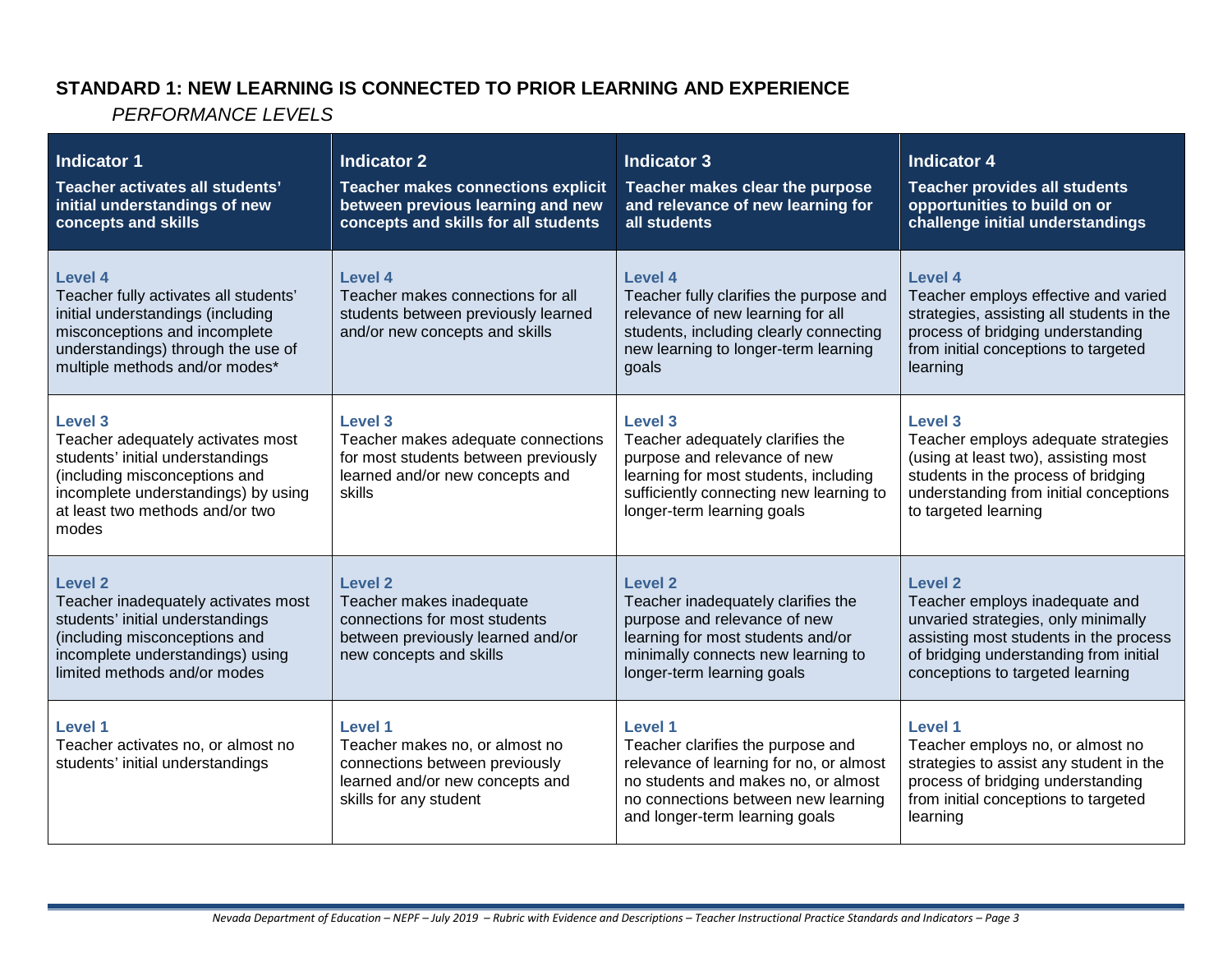### **STANDARD 2: LEARNING TASKS HAVE HIGH COGNITIVE DEMAND FOR DIVERSE LEARNERS**

| <b>What Teachers Need to</b><br><b>Demonstrate</b>                                                | <b>Mandatory Evidence</b><br><b>Sources of</b><br><b>Instructional</b><br><b>Practice</b>                        | <b>Confirmatory</b><br><b>Evidence Sources of</b><br><b>Instructional Practice</b>                                                   | <b>Description/Notes</b>                                                                                                                                                                                                                                                                                                                                                                                                                                                                                                                                                                                                                                                                                                          |
|---------------------------------------------------------------------------------------------------|------------------------------------------------------------------------------------------------------------------|--------------------------------------------------------------------------------------------------------------------------------------|-----------------------------------------------------------------------------------------------------------------------------------------------------------------------------------------------------------------------------------------------------------------------------------------------------------------------------------------------------------------------------------------------------------------------------------------------------------------------------------------------------------------------------------------------------------------------------------------------------------------------------------------------------------------------------------------------------------------------------------|
| <b>Indicator 1</b><br>Tasks purposefully employ all<br>students' cognitive abilities and skills   | Direct evaluator<br>observation<br>One confirmatory<br>$\bullet$<br>item from<br>Confirmatory<br>evidence source | Teacher pre/post<br>conference<br>Student classroom<br>$\bullet$<br>interviews<br>Student work<br>$\bullet$                          | All students refers to the diversity found in all classrooms:<br>various levels of learning, working pace, experience, and<br>backgrounds (e.g., language, culture, SES)<br>Cognitive abilities include (but are not limited to) reasoning,<br>planning, solving problems, evaluating, synthesizing,<br>comprehending, and designing<br>Skills refer to the capacity or competence to perform a task;<br>they can range from simple levels (e.g., actions performed as a<br>result of repeated practice) to higher levels (e.g., application of<br>different tasks drawing on understanding and abilities of high<br>order)<br>Cognitive abilities and skills are increasingly content specific as<br>students' learning develops |
| <b>Indicator 2</b><br>Tasks place appropriate demands on<br>each student                          | Direct evaluator<br>observation<br>Student classroom<br>$\bullet$<br>interviews                                  | Teacher pre/post<br>$\bullet$<br>conference<br>Student work<br>$\bullet$<br>Student feedback<br>$\bullet$<br>(e.g., survey, writing) | Tasks require cognitive effort from all students; that is, tasks<br>match students in appropriately challenging ways (e.g., not too<br>easy, not too hard)<br>Tasks should not be "one-size fits all"                                                                                                                                                                                                                                                                                                                                                                                                                                                                                                                             |
| <b>Indicator 3</b><br>Tasks progressively develop all<br>students' cognitive abilities and skills | Direct evaluator<br>observation<br>$\bullet$<br>One confirmatory<br>item from<br>Confirmatory<br>evidence source | Teacher pre/post<br>conference<br>Lesson plans<br>$\bullet$<br>Teacher notes<br>Student work<br>$\bullet$                            | Teacher designs and structures tasks that allow for deep rather<br>than superficial learning<br>Tasks are not discrete but connected to a larger sequence of<br>$\bullet$<br>learning<br>Tasks are connected to overall goals of the lesson, unit, or<br>$\bullet$<br>standard<br>Observers, when observing a lesson, should ask themselves:<br>$\bullet$<br>(1) Are the tasks worth doing? and (2) Are they worth the<br>students' time?                                                                                                                                                                                                                                                                                         |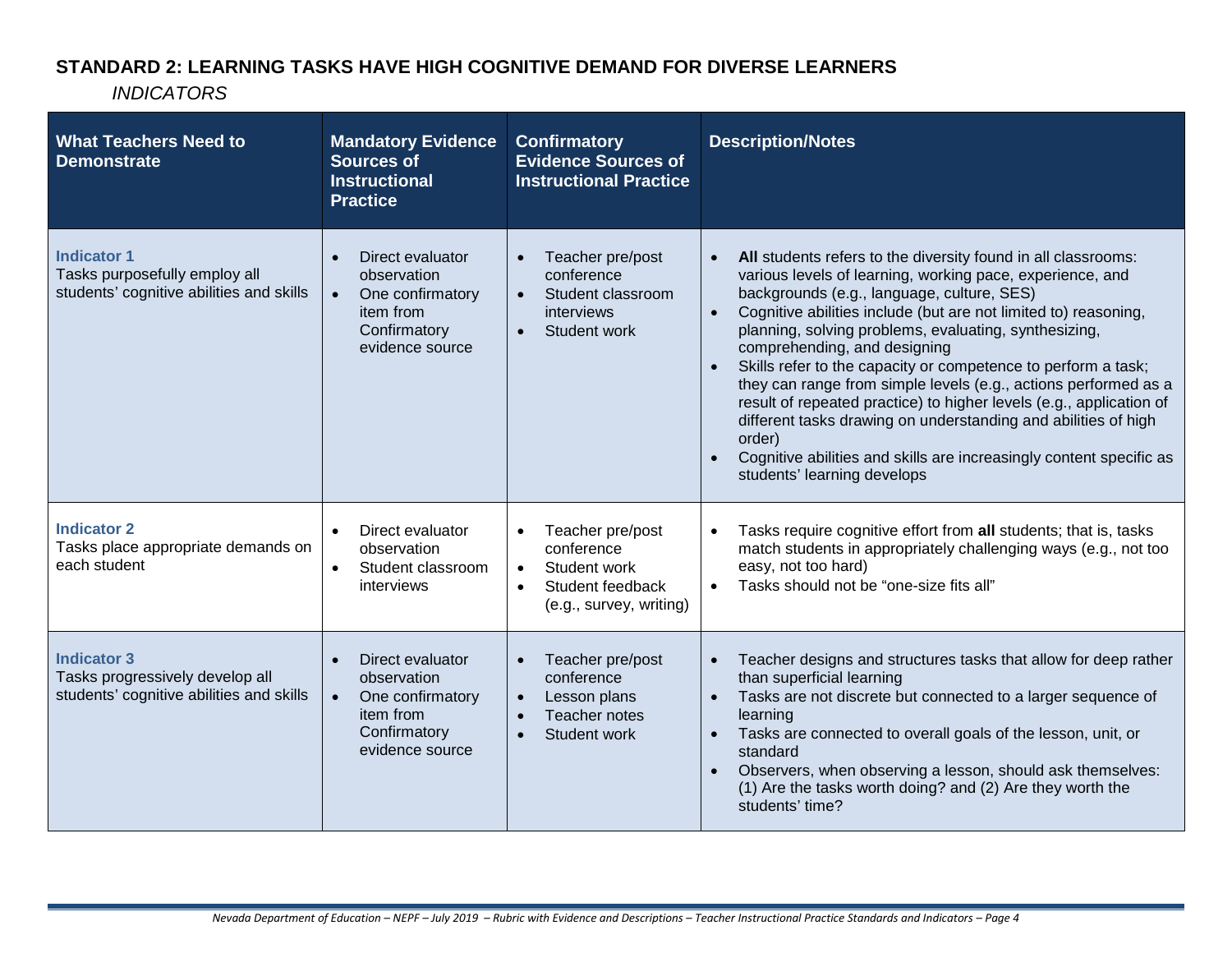| <b>What Teachers Need to</b><br><b>Demonstrate</b>                                                                                                                | <b>Mandatory Evidence</b><br>Sources of<br><b>Instructional</b><br><b>Practice</b>                  | <b>Confirmatory</b><br><b>Evidence Sources of</b><br><b>Instructional Practice</b> | <b>Description/Notes</b>                                                                                                                                                                                                                                                                                     |
|-------------------------------------------------------------------------------------------------------------------------------------------------------------------|-----------------------------------------------------------------------------------------------------|------------------------------------------------------------------------------------|--------------------------------------------------------------------------------------------------------------------------------------------------------------------------------------------------------------------------------------------------------------------------------------------------------------|
| <b>Indicator 4</b><br>Teacher operates with a deep belief<br>that all children can achieve<br>regardless of race, perceived ability<br>and socio-economic status. | Direct evaluator<br>observation<br>One confirmatory<br>item from<br>Confirmatory<br>evidence source | Teacher pre/post<br>conference<br>Lesson plans<br>Teacher notes<br>Student work    | Teacher serves all students well regardless of family<br>background, socio-economic status, or ability.<br>Teacher has an expectation that all children can achieve at high<br>$\bullet$<br>levels,<br>The teacher takes an active role in ensuring that students have<br>equitable opportunities to achieve |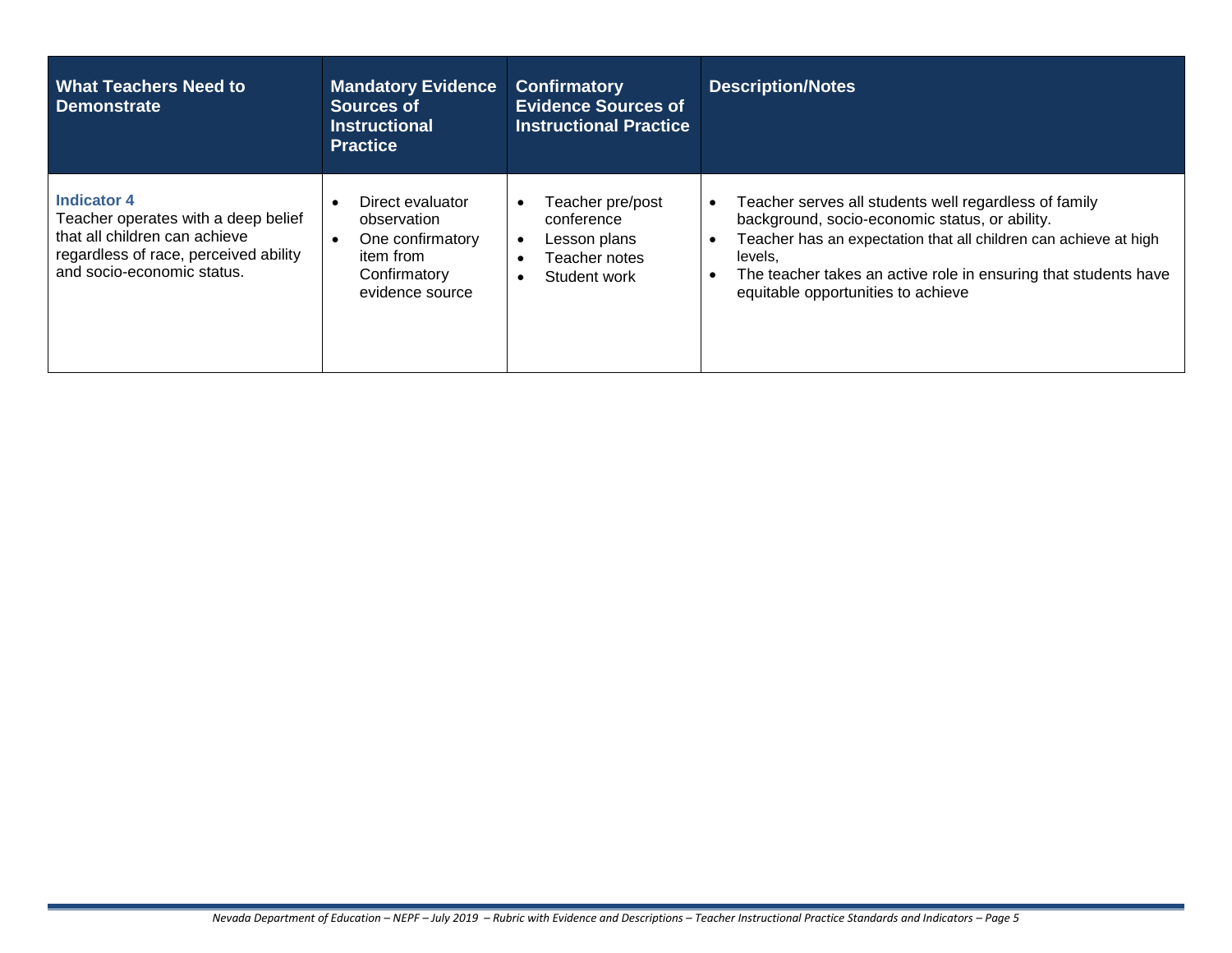# **STANDARD 2: LEARNING TASKS HAVE HIGH COGNITIVE DEMAND FOR DIVERSE LEARNERS**

| <b>Indicator 1</b><br>Tasks purposefully employ all<br>students' cognitive abilities and<br><b>skills</b>                                                                              | <b>Indicator 2</b><br>Tasks place appropriate demands<br>on each student                                                                                                                                                      | <b>Indicator 3</b><br>Tasks progressively develop all<br>students' cognitive abilities and<br><b>skills</b>                                                                                                                      | <b>Indicator 4</b><br>Teacher operates with a deep belief<br>that all children can achieve<br>regardless of race, perceived ability<br>and socio-economic status.                                                                                                                                                |
|----------------------------------------------------------------------------------------------------------------------------------------------------------------------------------------|-------------------------------------------------------------------------------------------------------------------------------------------------------------------------------------------------------------------------------|----------------------------------------------------------------------------------------------------------------------------------------------------------------------------------------------------------------------------------|------------------------------------------------------------------------------------------------------------------------------------------------------------------------------------------------------------------------------------------------------------------------------------------------------------------|
| <b>Level 4</b><br>Teacher engages all students with<br>relevant and substantive tasks that<br>effectively support deep learning of<br>subject-matter content and processes             | Level 4<br>Teacher provides tasks at the<br>appropriate level of challenge for<br>every student, effectively enabling<br>each student to advance his/her<br>learning of subject-matter content and<br>processes               | <b>Level 4</b><br>Teacher effectively structures multi-<br>leveled tasks that advance all<br>students' thinking and/or skills in<br>connected steps during the course of<br>a lesson and across multiple lessons                 | <b>Level 4</b><br>Teacher models and demonstrates the<br>highest expectation that all children<br>can learn at high levels regardless of<br>family background, socio-economic<br>status, or ability. The teacher takes an<br>active role in ensuring that students<br>have equitable opportunities to<br>achieve |
| <b>Level 3</b><br>Teacher engages most students with<br>generally relevant and worthwhile<br>tasks that adequately support deep<br>learning of subject-matter content and<br>processes | Level 3<br>Teacher provides tasks at a generally<br>appropriate level of challenge for most<br>students, largely enabling most<br>students to advance their learning of<br>subject-matter content and processes               | <b>Level 3</b><br>Teacher adequately structures tasks<br>with more than one level that advance<br>most students' thinking and/or skills in<br>connected steps during the course of<br>a lesson and/or across multiple<br>lessons | Level 3<br>Teacher models and demonstrates<br>high expectations that all children can<br>learn at high levels regardless of<br>family background, socio-economic<br>status, or ability                                                                                                                           |
| <b>Level 2</b><br>Teacher engages most students with<br>tasks that inadequately support deep<br>learning of subject-matter content and<br>processes                                    | Level 2<br>Teacher provides tasks at an<br>appropriate level of challenge for few<br>students, minimally enabling most<br>students to advance their learning of<br>subject-matter content and processes                       | Level <sub>2</sub><br>Teacher structures a single task at<br>one level that minimally advance all<br>students' thinking and/or skills during<br>the course of a lesson and/or across<br>multiple lessons                         | Level 2<br>Teacher demonstrates minimal<br>expectations that children can learn at<br>high levels regardless of family<br>background, socio-economic status, or<br>ability                                                                                                                                       |
| Level 1<br>Teacher does not engage students<br>with any tasks that support deep<br>learning of subject-matter content and<br>processes                                                 | Level 1<br>Teacher provides no, or almost no<br>tasks at an appropriate level of<br>challenge for any students, enabling<br>no, or almost no students to advance<br>their learning of subject-matter content<br>and processes | Level 1<br>Teacher does not structure leveled<br>tasks that advance any student's<br>thinking and/or skills in connected<br>steps during the course of a lesson<br>and/or across multiple lessons                                | <b>Level 1</b><br>Teacher demonstrates little<br>expectation that children can learn at<br>high levels regardless of family<br>background, socio-economic status, or<br>ability                                                                                                                                  |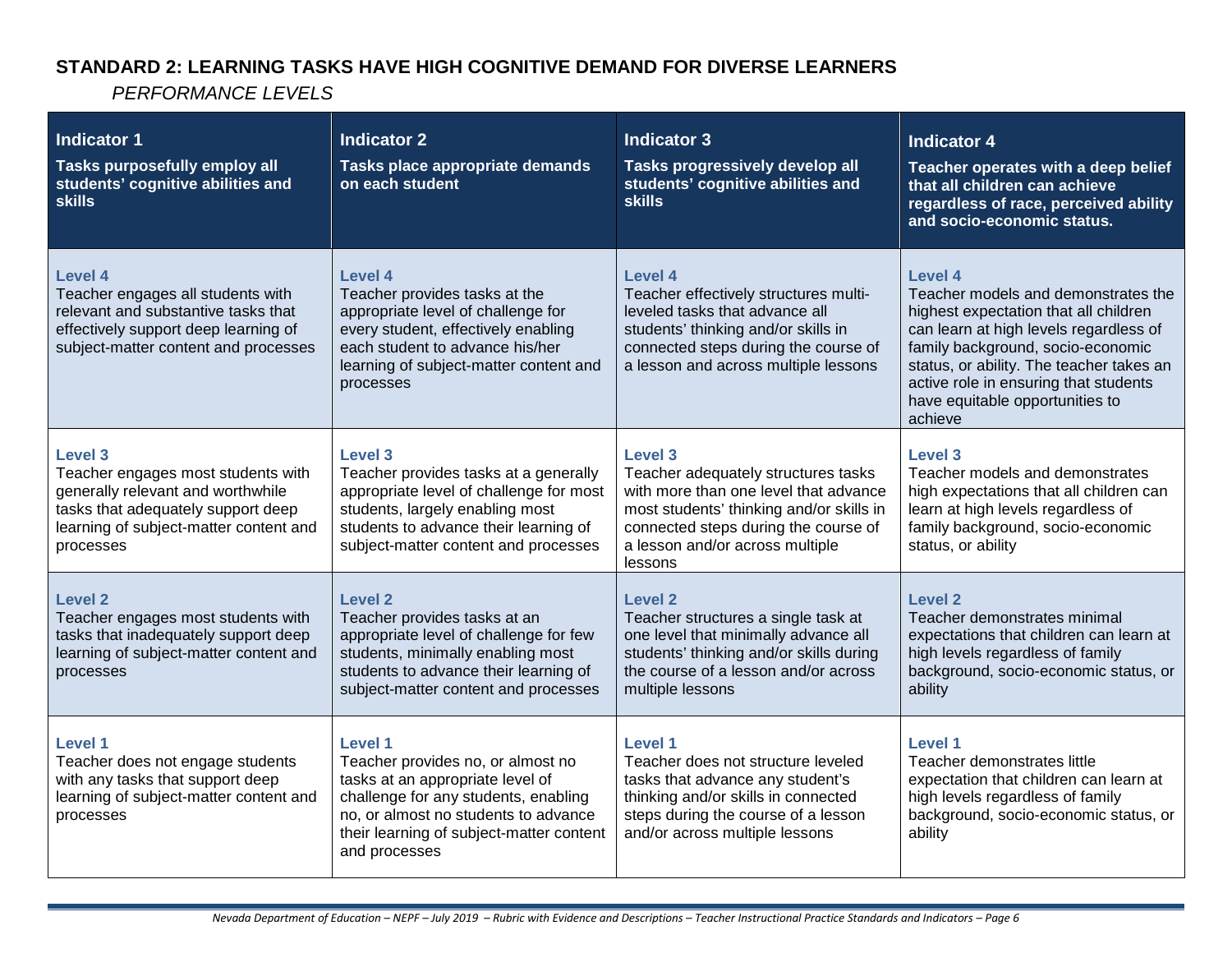# **STANDARD 3: STUDENTS ENGAGE IN MEANING-MAKING THROUGH DISCOURSE AND OTHER STRATEGIES**

| <b>What Teachers Need to</b><br><b>Demonstrate</b>                                                                                                                       | <b>Mandatory Evidence</b><br><b>Sources of Instructional</b><br><b>Practice</b>                                                                                            | <b>Confirmatory Evidence</b><br><b>Sources of Instructional</b><br><b>Practice</b>                                                    | <b>Description/Notes</b>                                                                                                                                                                                                                                                                                                                                                                                                                  |
|--------------------------------------------------------------------------------------------------------------------------------------------------------------------------|----------------------------------------------------------------------------------------------------------------------------------------------------------------------------|---------------------------------------------------------------------------------------------------------------------------------------|-------------------------------------------------------------------------------------------------------------------------------------------------------------------------------------------------------------------------------------------------------------------------------------------------------------------------------------------------------------------------------------------------------------------------------------------|
| <b>Indicator 1</b><br>Teacher provides opportunities for<br>extended, productive discourse<br>between the teacher and student(s)<br>and among students                   | Direct evaluator<br>$\bullet$<br>observation<br>One confirmatory item<br>from Confirmatory<br>evidence source                                                              | Teacher pre/post<br>$\bullet$<br>conference<br>Teacher notes<br>$\bullet$<br>Audio/visual/print artifact<br>$\bullet$                 | Extended discourse is engaging dialogue that is<br>$\bullet$<br>interactive, externalizes thinking, and focuses on<br>creating meaning making of the learning<br>Discourse involves making argumentations,<br>$\bullet$<br>explaining, critiquing, and using logic and evidence to<br>support or refute a claim<br>Forms of discourse: oral and written                                                                                   |
| <b>Indicator 2</b><br>Teacher provides opportunities for<br>all students to create and interpret<br>multiple representations                                             | Direct evaluator<br>$\bullet$<br>observation<br>One artifact of the<br>$\bullet$<br>representation and/or its<br>creation, interpretation, or<br>use of the representation | Lesson plan<br>$\bullet$<br>Student work<br>$\bullet$<br>Teacher notes<br>$\bullet$                                                   | Multiple representations can be of the same or<br>$\bullet$<br>different concepts<br>Representations include models, diagrams, writing,<br>$\bullet$<br>digital and print media, images/visuals, data (e.g.,<br>graphs, tables), patterns, concept maps, drawings,<br>videos, simulations<br>Representations are nonverbal ways for students to<br>organize, externalize, extend, and manipulate thinking                                 |
| <b>Indicator 3</b><br>Teacher assists all students to use<br>existing knowledge and prior<br>experience to make connections and<br>recognize relationships               | Direct evaluator<br>observation<br>One confirmatory item<br>from Confirmatory<br>evidence source                                                                           | Teacher pre/post<br>$\bullet$<br>conference<br>Lesson plan<br>$\bullet$<br>Teacher notes<br>$\bullet$                                 | Students have a variety of personal experiences,<br>$\bullet$<br>family and language backgrounds, and knowledge of<br>the world, text variety, and multi-media<br>Teacher helps students use prior knowledge to draw<br>$\bullet$<br>analogies to support understanding of ideas                                                                                                                                                          |
| <b>Indicator 4</b><br>Teacher structures the classroom<br>environment to enable collaboration,<br>participation, and a positive affective<br>experience for all students | Direct evaluator<br>observation<br>One confirmatory item<br>$\bullet$<br>from Confirmatory<br>evidence source                                                              | Teacher pre/post<br>$\bullet$<br>conference<br>Teacher notes<br>$\bullet$<br>Student feedback (e.g.,<br>$\bullet$<br>survey, writing) | The classroom environment directly influences the<br>$\bullet$<br>extent to which students can engage in making<br>meaning and learning and how they view themselves<br>as learners<br>Aspects of classroom environment include classroom<br>$\bullet$<br>culture, norms, routines, expectations, and<br>communication patterns, as well as management of<br>student behaviors, resource provision, and<br>organization of physical space |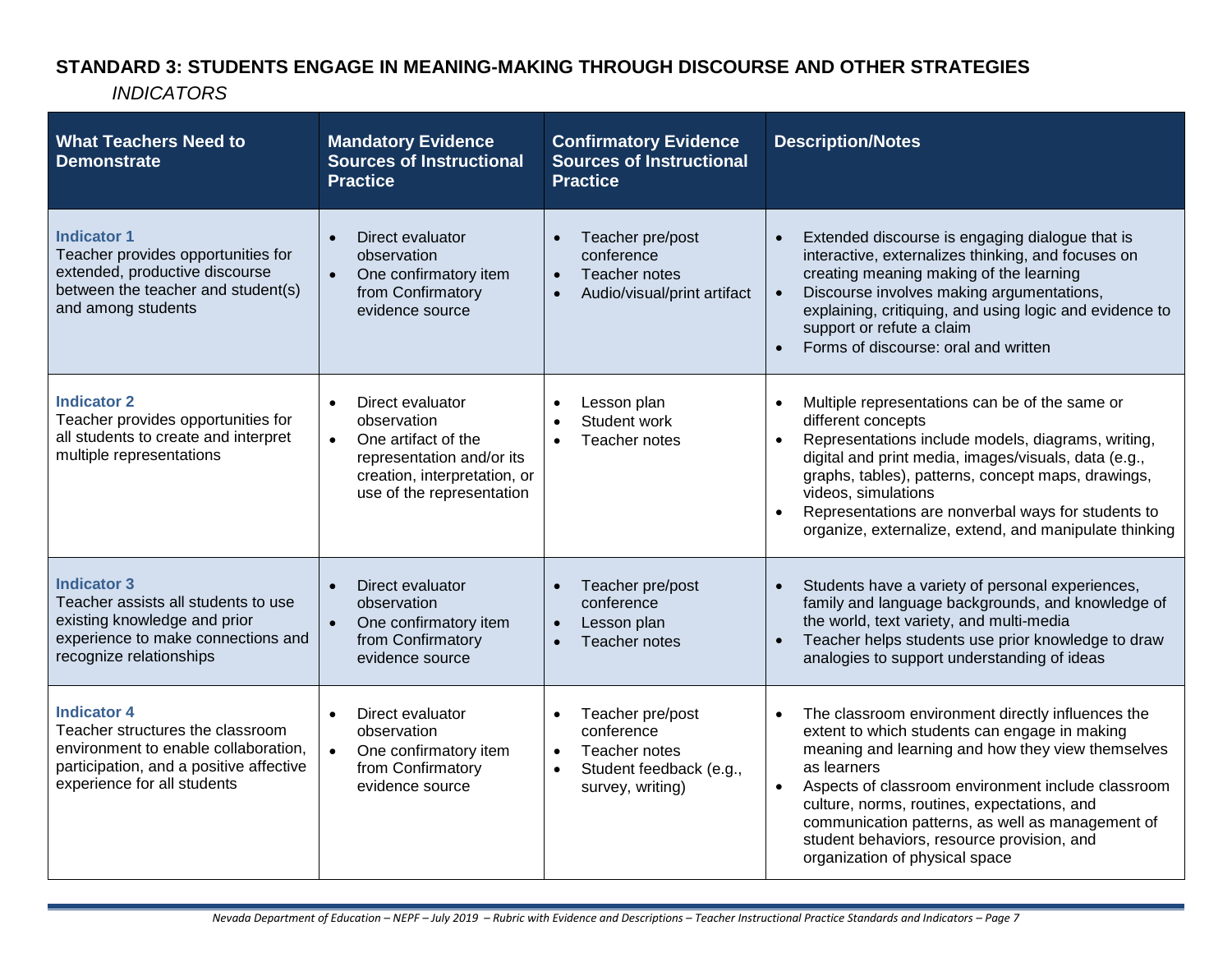# **STANDARD 3: STUDENTS ENGAGE IN MEANING-MAKING THROUGH DISCOURSE AND OTHER STRATEGIES**

| <b>Indicator 1</b><br>Teacher provides opportunities for<br>extended, productive discourse<br>between the teacher and student(s)<br>and among students                                                                                                                                                                   | <b>Indicator 2</b><br>Teacher provides opportunities for all<br>students to create and interpret multiple<br>representations                                                                                                                                                                                    | <b>Indicator 3</b><br>Teacher assists all students to use<br>existing knowledge and prior<br>experience to make connections and<br>recognize relationships                                                                                                                                 | <b>Indicator 4</b><br><b>Teacher structures the</b><br>classroom environment to<br>enable collaboration,<br>participation, and a<br>positive affective<br>experience for all students                    |
|--------------------------------------------------------------------------------------------------------------------------------------------------------------------------------------------------------------------------------------------------------------------------------------------------------------------------|-----------------------------------------------------------------------------------------------------------------------------------------------------------------------------------------------------------------------------------------------------------------------------------------------------------------|--------------------------------------------------------------------------------------------------------------------------------------------------------------------------------------------------------------------------------------------------------------------------------------------|----------------------------------------------------------------------------------------------------------------------------------------------------------------------------------------------------------|
| <b>Level 4</b><br>Teacher provides effective guidance<br>for all students to actively participate in<br>reciprocal and sustained interactions<br>that enable them to articulate their<br>developing understanding in order to<br>deepen and/or consolidate that<br>understanding or to acquire skills                    | <b>Level 4</b><br>Teacher effectively structures opportunities<br>for all students to use varied representations<br>that successfully engage student thinking,<br>and successfully support their<br>understanding of emerging/ developing<br>concepts and/or their acquisition of skills                        | Level 4<br>Teacher uses various and effective<br>strategies to help all students see<br>connections and relationships between<br>previous and present learning, furthering<br>their understanding of<br>emerging/developing concepts and/or<br>their acquisition of skills                 | Level 4<br>Teacher effectively enacts<br>classroom routines and<br>expectations so that all<br>students value each other's<br>contributions and fully<br>support each other's learning                   |
| Level 3<br>Teacher provides adequate guidance<br>for most students to actively participate<br>in reciprocal and sustained interactions<br>that generally enable them to articulate<br>their developing understanding in order<br>to deepen and/or consolidate that<br>understanding or to acquire skills                 | <b>Level 3</b><br>Teacher adequately structures opportunities<br>for most students to use more than one type<br>of representation that generally engages<br>student thinking, and generally supports<br>their understanding of emerging/developing<br>concepts and/or their acquisition of skills               | <b>Level 3</b><br>Teacher uses sufficient strategies to help<br>most students see connections and<br>relationships between previous and<br>present learning, generally furthering their<br>understanding of emerging/developing<br>concepts and/or their acquisition of skills             | Level 3<br>Teacher adequately enacts<br>classroom routines and<br>expectations so that most<br>students value each other's<br>contributions and generally<br>support each other's learning               |
| <b>Level 2</b><br>Teacher provides some guidance for<br>some or most students to participate,<br>to varying degrees, in limited<br>interactions that somewhat enable<br>them to articulate their developing<br>understanding, only minimally<br>deepening and/or consolidating that<br>understanding or acquiring skills | <b>Level 2</b><br>Teacher inadequately structures<br>opportunities for some or most students to<br>use representations; these opportunities<br>only somewhat engage student thinking,<br>and only somewhat support their<br>understanding of emerging/developing<br>concepts and/or their acquisition of skills | <b>Level 2</b><br>Teacher uses limited strategies to help<br>some or most students see connections<br>and relationships between previous and<br>present learning, only somewhat<br>furthering their understanding of<br>emerging/developing concepts and/or<br>their acquisition of skills | <b>Level 2</b><br>Teacher inadequately enacts<br>classroom routines and<br>expectations so that few<br>students value each other's<br>contributions and/or<br>minimally support each<br>other's learning |
| Level 1<br>Teacher provides no, or almost no<br>guidance for students to participate in<br>any interactions that enable them to<br>articulate their developing<br>understanding; students are not<br>deepening or consolidating their<br>understanding or acquiring skills                                               | <b>Level 1</b><br>Teacher structures no, or almost no<br>opportunities for any students to use<br>representations that engage student's<br>thinking, and support their understanding of<br>emerging/developing concepts and/or their<br>acquisition of skills                                                   | <b>Level 1</b><br>Teacher uses no, almost no strategies to<br>help any student see connections and<br>relationships between previous and<br>present learning to further their<br>understanding of emerging/developing<br>concepts and/or their acquisition of skills                       | Level 1<br>Teacher enacts no, or<br>almost no classroom<br>routines and expectations so<br>that no, or almost no<br>students value each other's<br>contributions or support each<br>other's learning     |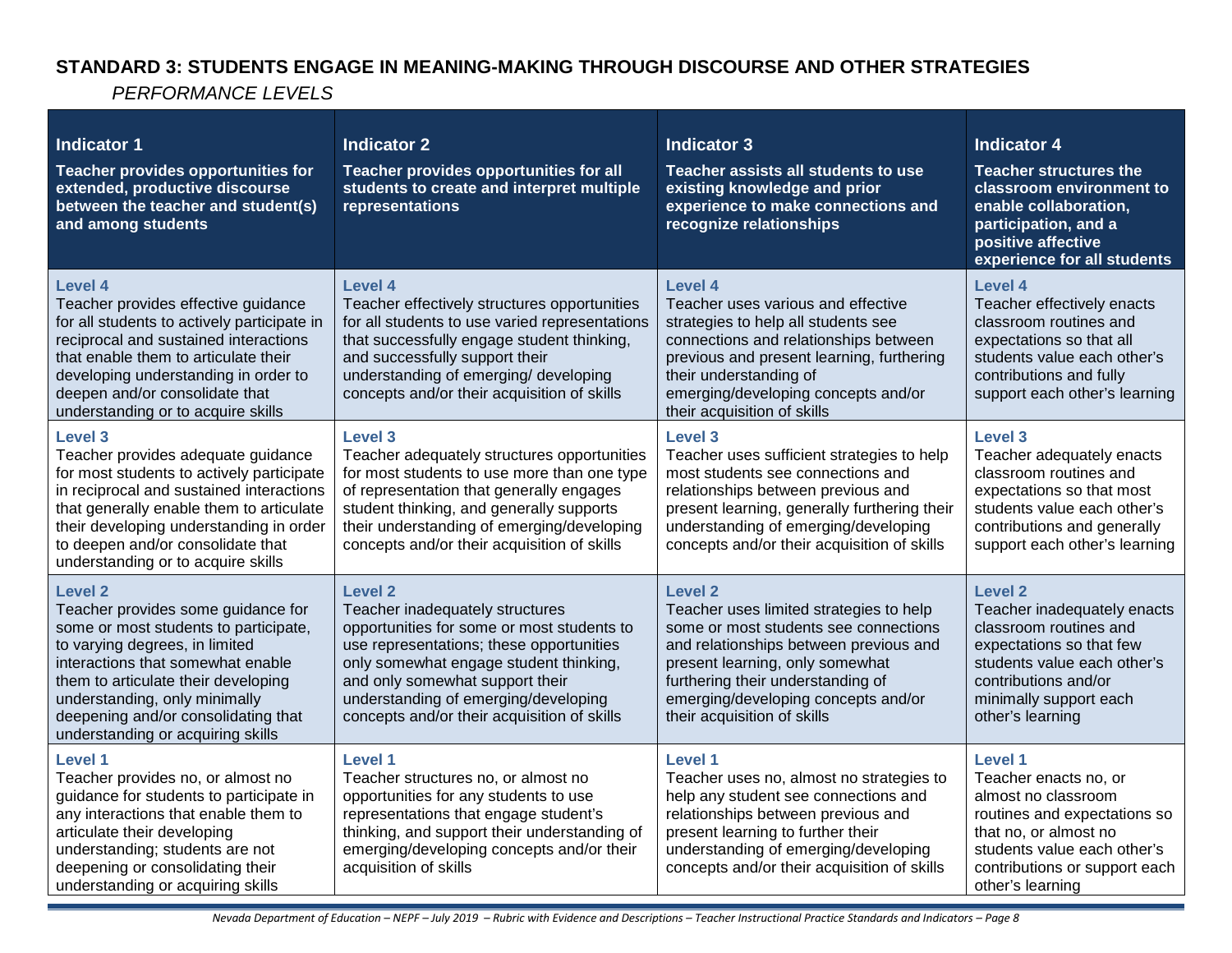#### **STANDARD 4: STUDENTS ENGAGE IN METACOGNITIVE ACTIVITY TO INCREASE UNDERSTANDING OF AND RESPONSIBILITY FOR THEIR OWN LEARNING**

| <b>What Teachers Need to</b><br><b>Demonstrate</b>                                                                                                                      | <b>Mandatory Evidence</b><br><b>Sources of</b><br><b>Instructional Practice</b>                                  | <b>Confirmatory</b><br><b>Evidence Sources of</b><br><b>Instructional Practice</b>                                                                                                                                                | <b>Description/Notes</b>                                                                                                                                                                                                                                                                                                                                                                                                                                                                                                                                                                              |
|-------------------------------------------------------------------------------------------------------------------------------------------------------------------------|------------------------------------------------------------------------------------------------------------------|-----------------------------------------------------------------------------------------------------------------------------------------------------------------------------------------------------------------------------------|-------------------------------------------------------------------------------------------------------------------------------------------------------------------------------------------------------------------------------------------------------------------------------------------------------------------------------------------------------------------------------------------------------------------------------------------------------------------------------------------------------------------------------------------------------------------------------------------------------|
| <b>Indicator 1</b><br>Teacher and all students understand<br>what students are learning, why they are<br>learning it, and how they will know if they<br>have learned it | Direct evaluator<br>observation<br>Student classroom<br>interviews                                               | Lesson plan<br>$\bullet$<br>Teacher pre/post<br>conference<br>Student feedback<br>$\bullet$<br>(e.g., survey, writing)                                                                                                            | Evaluator will observe teacher communication of learning<br>goals, performance criteria, and purpose in the lesson                                                                                                                                                                                                                                                                                                                                                                                                                                                                                    |
| <b>Indicator 2</b><br>Teacher structures opportunities for self-<br>monitored learning for all students                                                                 | Direct evaluator<br>observation<br>One confirmatory<br>$\bullet$<br>item from<br>Confirmatory<br>evidence source | Lesson plan<br>$\bullet$<br>Student work<br>$\bullet$<br>Student classroom<br>$\bullet$<br>interviews<br>Teacher notes<br>$\bullet$<br>Teacher pre/post<br>conference<br>Student feedback<br>$\bullet$<br>(e.g., survey, writing) | This indicator focuses on students' abilities to be<br>$\bullet$<br>reflective about their own learning and how a teacher<br>structures opportunities for them to do so<br>Teacher provides instruction to students in self-<br>$\bullet$<br>monitoring strategies<br>Student artifacts include self-reflection tools provided by<br>$\bullet$<br>the teacher and students' notes<br>Students need to be clear about learning goals and<br>$\bullet$<br>performance criteria to engage in self-monitoring<br>Self-monitored student learning is a core 21 <sup>st</sup> century skill<br>$\bullet$    |
| <b>Indicator 3</b><br>Teacher supports all students to take<br>actions based on the students' own self-<br>monitoring processes                                         | Direct evaluator<br>observation<br>Student classroom<br>$\bullet$<br>interviews                                  | Teacher notes<br>$\bullet$<br>Student work<br>$\bullet$<br>Teacher pre/post<br>$\bullet$<br>conference<br>Student feedback<br>(e.g., survey, writing)                                                                             | This is a core 21 <sup>st</sup> century skill<br>$\bullet$<br>Evaluator might observe the teacher: providing time for<br>$\bullet$<br>student strategy use, talking to students about what/why<br>they're doing the lesson, discussing with students what to<br>do next, sharing strategy with class<br>Students' actions may include making margin notes,<br>$\bullet$<br>reorganizing information, conducting investigations,<br>creating representations, or seeking assistance<br>Students revise their learning strategies based on their<br>own evaluation of how their learning is progressing |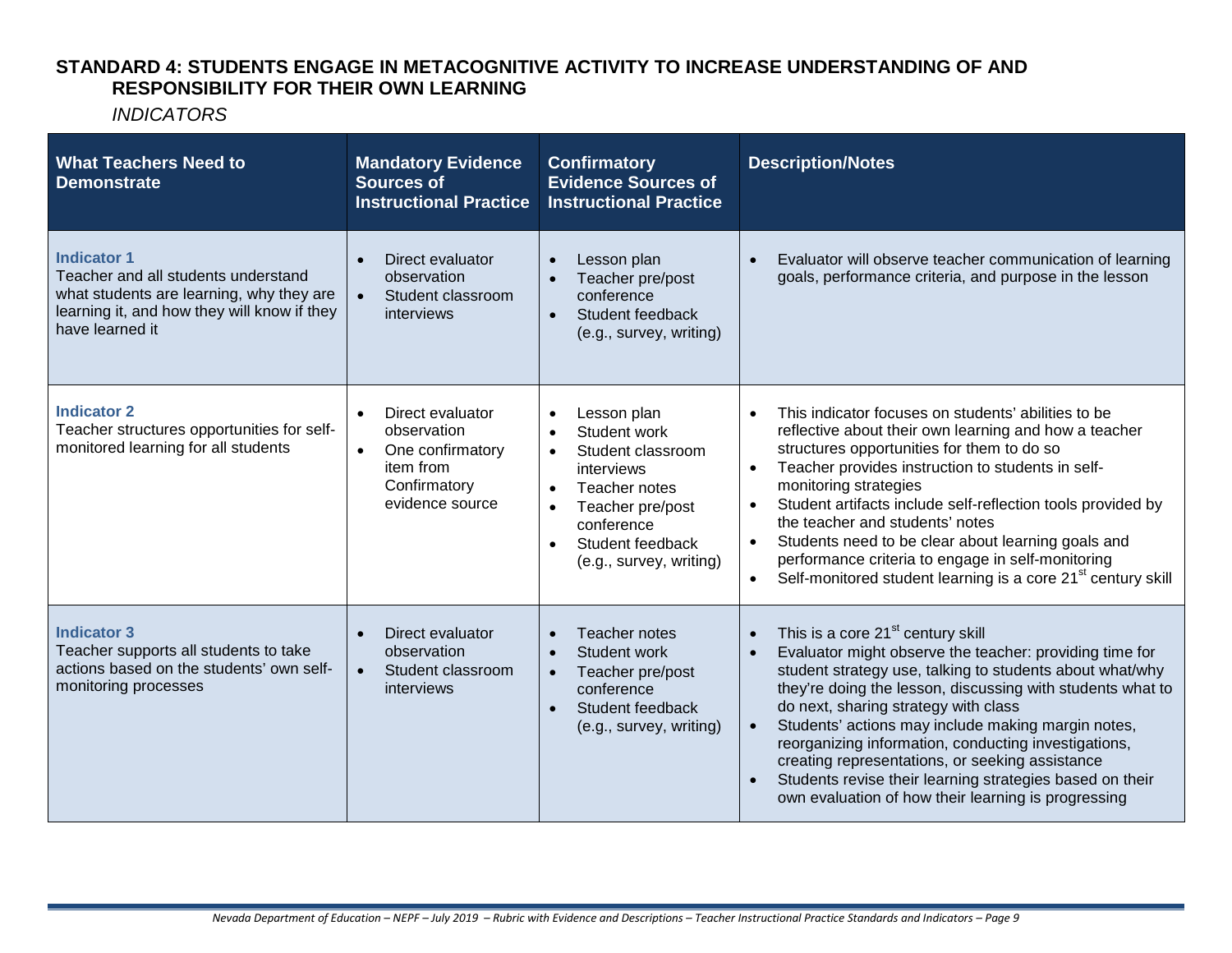#### **STANDARD 4: STUDENTS ENGAGE IN METACOGNITIVE ACTIVITY TO INCREASE UNDERSTANDING OF AND RESPONSIBILITY FOR THEIR OWN LEARNING**

| Indicator 1<br>Teacher and all students understand what<br>students are learning, why they are learning it,<br>and how they will know if they have learned it                                                                                                                                                                                                                                                                                  | <b>Indicator 2</b><br>Teacher structures opportunities for self-<br>monitored learning for all students                                                                                                                                                                                | <b>Indicator 3</b><br>Teacher supports all students to take actions<br>based on the students' own self-monitoring<br>processes                                                                                      |
|------------------------------------------------------------------------------------------------------------------------------------------------------------------------------------------------------------------------------------------------------------------------------------------------------------------------------------------------------------------------------------------------------------------------------------------------|----------------------------------------------------------------------------------------------------------------------------------------------------------------------------------------------------------------------------------------------------------------------------------------|---------------------------------------------------------------------------------------------------------------------------------------------------------------------------------------------------------------------|
| <b>Level 4</b><br>All students in the class can fully explain: (1) what<br>the intended learning goal of the lesson is, (2) why<br>they are learning it, and (3) what successful<br>performance looks like                                                                                                                                                                                                                                     | Level 4<br>All students actively engage in reflection on their<br>learning status, which is directly related to learning<br>goals and performance criteria, during well-<br>structured opportunities for reflection in the lesson                                                      | Level 4<br>All students routinely take actions based on their<br>own assessment of their learning status, with the<br>purpose of advancing their learning either<br>independently or with teacher support           |
| <b>Level 3</b><br>Most students in the class can generally explain: (1)<br>what the intended learning goal of the lesson is, (2)<br>why they are learning it, and (3) what successful<br>performance looks like<br><b>OR</b><br>Most students in the class can fully explain two of<br>the following: (1) what the intended learning goal of<br>the lesson is, (2) why they are learning it, and (3)<br>what successful performance looks like | <b>Level 3</b><br>Most students adequately engage in reflection on<br>their learning status, which is generally related to<br>learning goals and performance criteria, during<br>moderately well-structured opportunities for<br>reflection in the lesson                              | Level 3<br>Most students frequently take actions based largely<br>on their own assessment of their learning status,<br>with the purpose of advancing their learning either<br>independently or with teacher support |
| <b>Level 2</b><br>Most students in the class can only vaguely explain<br>one or more of the following: (1) what the intended<br>learning goal of the lesson is, (2) why they are<br>learning it, and (3) what successful performance<br>looks like                                                                                                                                                                                             | Level 2<br>Most students do not engage in adequate reflection<br>on their learning status; this reflection is generally<br>unrelated to learning goals and performance criteria,<br>and there are only limited, and/or poorly structured<br>opportunities for reflection in the lesson | Level 2<br>Most student actions are infrequently based on their<br>own assessment of their learning status and/or<br>students have few self-assessment opportunities on<br>which to base actions                    |
| <b>Level 1</b><br>No, or almost no students can explain: (1) what the<br>intended learning goal of the lesson is, (2) why they<br>are learning it, and (3) what successful performance<br>looks like                                                                                                                                                                                                                                           | <b>Level 1</b><br>No, or almost no students engage in reflection on<br>their learning status and there are no, or almost no<br>opportunities for reflection in the lesson                                                                                                              | Level 1<br>No, or almost no students take actions based on<br>their own assessment of their learning status and/or<br>students have no self assessments on which to<br>base actions                                 |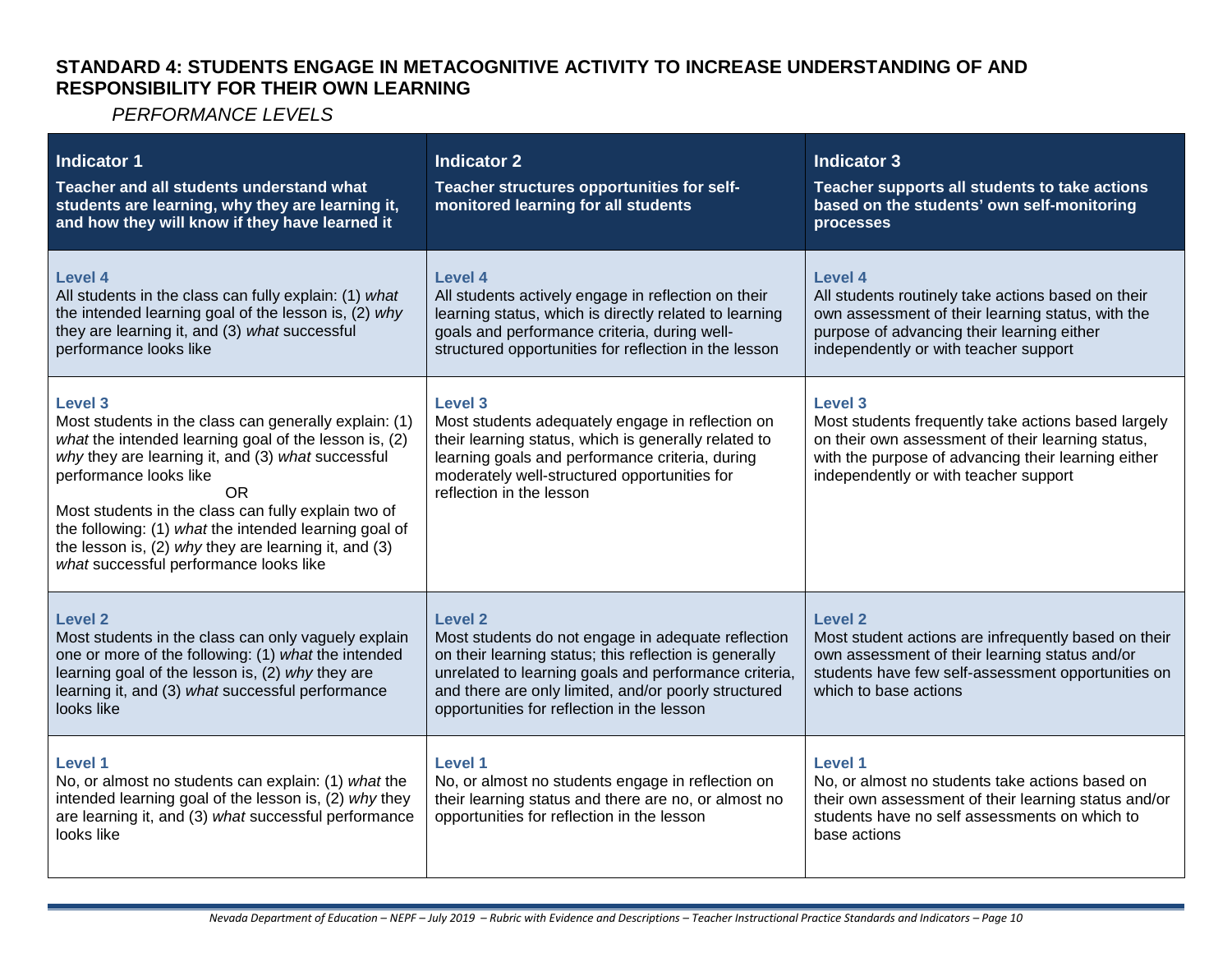## **STANDARD 5: ASSESSMENT IS INTEGRATED INTO INSTRUCTION**

| <b>What Teachers Need to</b><br><b>Demonstrate</b>                                                                                      | <b>Mandatory Evidence</b><br><b>Sources of</b><br><b>Instructional</b><br><b>Practice</b>                       | <b>Confirmatory Evidence</b><br><b>Sources of Instructional</b><br><b>Practice</b>                                                                                                        | <b>Description/Notes</b>                                                                                                                                                                                                                                                                                                                                                                                                                                    |
|-----------------------------------------------------------------------------------------------------------------------------------------|-----------------------------------------------------------------------------------------------------------------|-------------------------------------------------------------------------------------------------------------------------------------------------------------------------------------------|-------------------------------------------------------------------------------------------------------------------------------------------------------------------------------------------------------------------------------------------------------------------------------------------------------------------------------------------------------------------------------------------------------------------------------------------------------------|
| <b>Indicator 1</b><br>Teacher plans on-going learning<br>opportunities based on evidence<br>of all students' current learning<br>status | Teacher pre/post<br>conference<br>One confirmatory<br>$\bullet$<br>item from<br>Confirmatory<br>evidence source | Lesson plan<br>$\bullet$<br>Prior student<br>work/assessment informing<br>planned learning<br>opportunities<br>Teacher notes<br>$\bullet$<br>Student classroom<br>$\bullet$<br>interviews | "Evidence" of student learning status refers to what<br>students say, do, make, or write (Griffin, 2007) that<br>indicates what they know and are able to do (Note:<br>evidence types and sources will differ depending on specific<br>content area)<br>There may be several different learning opportunities to<br>$\bullet$<br>account for differences in students' learning status or one<br>open-ended task with multiple entry points (see Standard 2) |
| <b>Indicator 2</b><br>Teacher aligns assessment<br>opportunities with learning goals<br>and performance criteria                        | Direct evaluator<br>observation<br>$\bullet$<br>Teacher pre/post<br>conference                                  | Lesson plan<br>$\bullet$<br>Student work<br>$\bullet$<br>Student classroom<br>$\bullet$<br>interviews                                                                                     | Learning goals specify what students are to learn in the<br>lesson (e.g. concepts, skills, Standards, not the activity)<br>Performance criteria indicate the successful<br>$\bullet$<br>accomplishment of the learning goal<br>Teacher should use different types of assessment<br>strategies to account for learner differences                                                                                                                            |
| <b>Indicator 3</b><br>Teacher structures opportunities<br>to generate evidence of learning<br>during the lesson of all students         | Direct evaluator<br>$\bullet$<br>observation<br>$\bullet$<br>Teacher pre/post<br>conference                     | Lesson plan<br>$\bullet$<br>Teacher notes<br>$\bullet$<br>Student classroom<br>$\bullet$<br>interviews<br>Audio/visual/print artifact<br>$\bullet$                                        | While evidence generation needs to be planned, evidence<br>$\bullet$<br>can also arise spontaneously<br>Opportunities for evidence generation can include:<br>instructional tasks, teacher-led discussions, peer-to-peer<br>discussions, one-on-one conferencing<br>Teacher should structure multiple opportunities to generate<br>evidence and not rely on one source                                                                                      |
| <b>Indicator 4</b><br>Teacher adapts actions based<br>on evidence generated in the<br>lesson for all students                           | Direct evaluator<br>$\bullet$<br>observation<br>Teacher pre/post<br>conference                                  | Lesson plan<br>$\bullet$<br>Teacher notes<br>$\bullet$<br>Written feedback on student<br>work<br>Student classroom<br>interviews                                                          | Actions based on evidence can include: continuation of<br>$\bullet$<br>planned lesson, instructional adjustments, provision of<br>feedback to students, subsequent lesson planning                                                                                                                                                                                                                                                                          |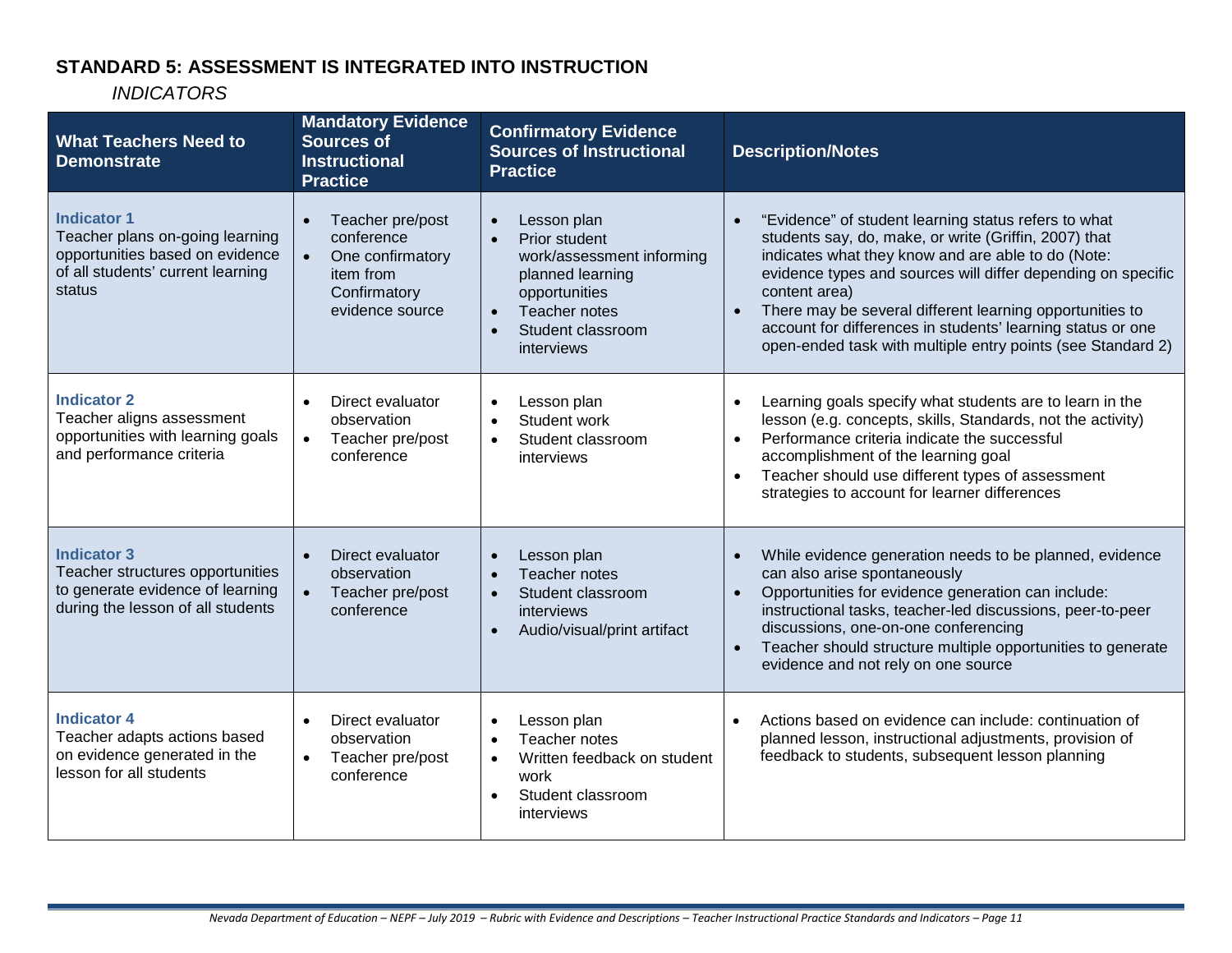# **STANDARD 5: ASSESSMENT IS INTEGRATED INTO INSTRUCTION**

| <b>Indicator 1</b><br>Teacher plans on-going learning<br>opportunities based on evidence of<br>all students' current learning status                                                               | <b>Indicator 2</b><br><b>Teacher aligns assessment</b><br>opportunities with learning goals<br>and performance criteria                                                                                                                                                           | <b>Indicator 3</b><br>Teacher structures opportunities to<br>generate evidence of learning<br>during the lesson of all students                           | <b>Indicator 4</b><br>Teacher adapts actions based on<br>evidence generated in the lesson<br>for all students                                             |
|----------------------------------------------------------------------------------------------------------------------------------------------------------------------------------------------------|-----------------------------------------------------------------------------------------------------------------------------------------------------------------------------------------------------------------------------------------------------------------------------------|-----------------------------------------------------------------------------------------------------------------------------------------------------------|-----------------------------------------------------------------------------------------------------------------------------------------------------------|
| Level 4<br>Teacher consistently plans on-going<br>learning opportunities based on<br>substantial, current evidence of all<br>students' learning status                                             | Level 4<br>Teacher fully aligns assessment<br>opportunities with clearly specified<br>learning goals and performance<br>criteria to provide quality evidence of<br>all students' learning status                                                                                  | Level 4<br>Teacher structures multiple and varied<br>opportunities to generate evidence of<br>all students' learning during the lesson                    | <b>Level 4</b><br>Teacher effectively adapts her/his<br>actions for all students in response to<br>evidence presented and/or generated<br>in the lesson   |
| Level 3<br>Teacher frequently plans on-going<br>learning opportunities based on<br>adequate evidence of most students'<br>learning status                                                          | Level 3<br>Teacher adequately aligns<br>assessment opportunities with<br>specified learning goals and<br>performance criteria to provide<br>adequate evidence of most students'<br>learning status                                                                                | Level 3<br>Teacher structures adequate (e.g.,<br>several or varied) opportunities to<br>generate evidence of most students'<br>learning during the lesson | <b>Level 3</b><br>Teacher adequately adapts her/his<br>actions for most students in response<br>to evidence presented and/or<br>generated in the lesson   |
| <b>Level 2</b><br>Teacher sometimes plans on-going<br>learning opportunities based on<br>evidence of some students' learning<br>status; the evidence used is frequently<br>outdated and/or limited | <b>Level 2</b><br>Teacher inadequately aligns<br>assessment opportunities with<br>learning goals and performance<br>criteria; the learning goals and<br>performance criteria are insufficiently<br>specified to provide adequate<br>evidence of most students' learning<br>status | <b>Level 2</b><br>Teacher structures limited<br>opportunities to generate evidence of<br>most students' learning during the<br>lesson                     | <b>Level 2</b><br>Teacher inadequately adapts her/his<br>actions for most students in response<br>to evidence presented and/or<br>generated in the lesson |
| Level 1<br>Teacher plans no, or almost no on-<br>going learning opportunities based on<br>any evidence of students' learning<br>status                                                             | <b>Level 1</b><br>Teacher aligns no, or almost no<br>assessment opportunities with any<br>learning goals and performance<br>criteria                                                                                                                                              | Level 1<br>Teacher structures no, or almost no<br>opportunities to generate evidence of<br>any student's learning during the<br>lesson                    | Level 1<br>Teacher continues with planned<br>lesson regardless of any evidence<br>presented and/or generated in the<br>lesson                             |